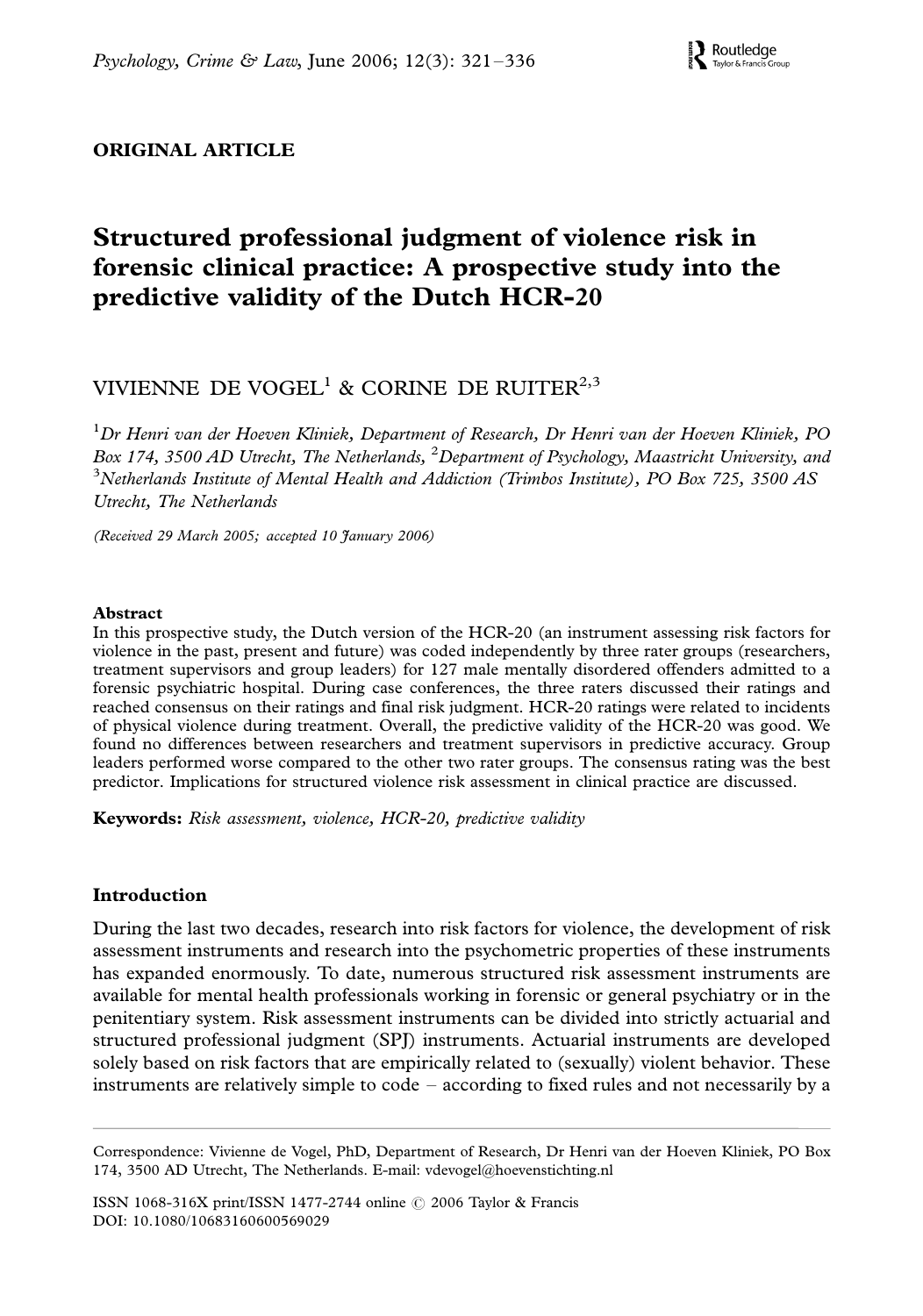forensic expert  $-$  and contain predominantly static, historical factors that are added up according to an algorithm to reach a conclusion regarding the risk of recidivism. Examples of actuarial instruments are the Violence Risk Appraisal Guide (VRAG; Harris & Rice, 1997) for violent behavior, and the Static-2002 (Hanson & Thornton, 2002) for sexual violence. In the SPJ approach, the risk assessment is performed by a forensic clinician by means of a standardized checklist, containing empirically derived risk factors for (sexual) violence, static as well as dynamic factors. The essential difference between the actuarial and the SPJ approach is in how the final risk judgments are arrived at; in actuarial instruments by a fixed algorithm and in SPJ guidelines by (structured) human decision  $m$ aking.<sup>1</sup>

A SPJ risk assessment instrument that is internationally well known and the subject of numerous studies is the Historical, Clinical, Risk Management-20 (HCR-20; Webster, Douglas, Eaves, & Hart, 1997). This instrument consists of 20 items representing risk factors for violence in the past, present and future. Research in various psychiatric and forensic settings in different countries has demonstrated good inter-rater reliability and predictive validity for the HCR-20 (Belfrage, 1998; Belfrage, Fransson, & Strand, 2000; Douglas, Ogloff, & Hart, 2003; Douglas, Ogloff, Nicholls, & Grant, 1999; Strand, Belfrage, Fransson, & Levander, 1999; see Douglas, Guy, & Weir, 2005 for a review of studies into the HCR-20). For instance, Douglas et al. (2003) found good predictive validity for the HCR-20 in a sample of 100 forensic psychiatric patients. Moreover, they demonstrated that the HCR-20 structured final risk judgment added incremental validity to the HCR-20 used in an actuarial sense, i.e. a simple addition of the scores on the 20 items.

An important limitation of many studies into the HCR-20  $-$  which is designed for the prediction and management of *future* violence  $-$  is their retrospective design (see also Dernevik, 2004). Only a few prospective studies into the predictive validity of the HCR-20 have been published thus far (e.g. Belfrage et al., 2000; Dernevik, Grann, & Johansson, 2002; Dolan & Khawala, 2004). Another limitation of most studies of the HCR-20 concerns their ecological validity, i.e. their relevance to actual clinical risk assessment practice. In most published studies, the HCR-20 is coded by independent researchers, not by practicing clinicians. Generally, these researchers did not know the patients personally and coded the HCR-20 exclusively based on file information. Recently, Webster, Müller-Isberner, and Fransson (2002) referred to this problem and argued that "much more in situ research needs to be accomplished with instruments like the HCR-20'' (p. 189).

When the HCR-20 is employed in clinical practice for the assessment of risk of future violence and in leave decision-making, ratings by experienced clinicians are required (Webster et al., 1997). Furthermore, in clinical practice it is customary that the treatment staff are responsible for leave decisions (Dernevik, Falkheim, Holmqvist, & Sandell, 2001). However, there is also some doubt about the objectivity of clinicians, especially clinicians who are closely involved in the treatment of the patient (for a more detailed discussion see: Dernevik et al., 2001; Litwack & Schlesinger, 1999; de Vogel & de Ruiter, 2004). Thus, the question arises of who is most likely to conduct accurate risk assessments: the objective, more distant researcher-assessor or the experienced clinician who knows the patient personally. Possibly, the consensus between the researcher and clinician will be the most accurate in predicting violence. To our knowledge, no studies have yet been published that examine differences in predictive accuracy of structured violence risk assessment instruments, such as the HCR-20, between clinicians and researchers or between individual ratings and consensus ratings by a group of raters. However, a few studies addressed the issue of multiple raters. McNiel, Lam, and Binder (2000) examined whether the predictive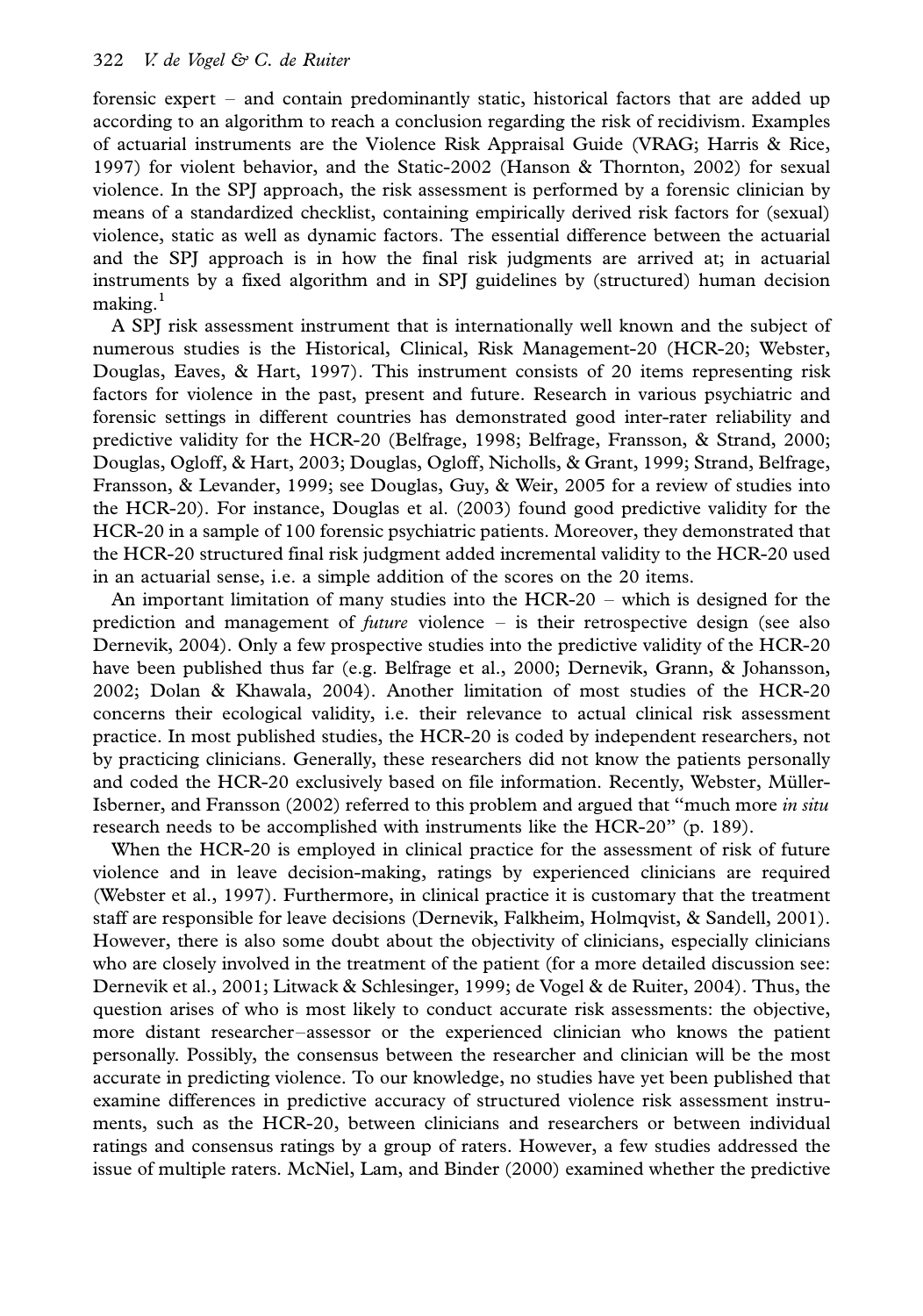accuracy of clinical assessments of violence risk improves when there is agreement between multiple clinicians (physicians and nurses). They found that when two clinicians reached similar conclusions these were more accurate than the conclusions of either clinician alone when their assessments disagreed. Huss and Zeiss (2004) found that individual clinicians demonstrated poor ability to predict violence among general psychiatric patients, but that the accuracy of the risk assessments improved much when they were aggregated as ''group'' decisions. It should be noted that in both of these studies, the clinicians did not actually meet and discuss; their ratings were aggregated by the research group. In conclusion, it is important to examine if there are differences between researchers and clinicians in the accuracy of their risk assessments and to compare this accuracy with the consensus between researchers and clinicians.

In this article, results of a prospective study are presented which started in January 2001. The authorized Dutch version of the HCR-20 (Philipse, de Ruiter, Hildebrand, & Bouman, 2000) was coded for 127 male patients admitted to the Dr Henri van der Hoeven Kliniek, a Dutch forensic psychiatric hospital, by both clinicians (group leaders and treatment supervisors) and independent researchers. In a previous study, we have examined the interrater reliability of the Dutch HCR-20 and differences between researchers and clinicians in coding the HCR-20 in 60 patients from this hospital, a subgroup of the present sample. $^{2}$ Overall, the inter-rater reliability of the HCR-20 was good. The group leaders gave significantly lower HCR-20 scores than the researchers. There were no significant differences between the mean HCR-20 scores of treatment supervisors and researchers, but there was a significant difference in the interpretation of the scores: treatment supervisors had more 'low risk' final judgments than researchers (de Vogel & de Ruiter, 2004). The goals of the present study were to establish the predictive validity of the Dutch HCR-20 and to gain insight into differences in risk assessment accuracy between (1) researchers, treatment supervisors and group leaders, and (2) individual ratings and consensus ratings. Also, following Douglas et al. (2003), we wanted to examine if the HCR-20 structured final risk judgment adds incremental validity to the HCR-20 actuarial score.

### Method

#### Setting

This study was conducted at the Dr Henri van der Hoeven Kliniek, a forensic psychiatric hospital with 100 inpatient beds and 30 outpatient places in Utrecht, a city with 265 000 inhabitants in the center of The Netherlands. Patients are admitted under the judicial measure terbeschikkingstelling (tbs), which can be translated as "disposal to be treated on behalf of the state''. The tbs order is imposed by court on offenders who have committed a serious offense and are considered to have diminished responsibility because of severe psychopathology. The tbs order is of indefinite duration; every 1 or 2 years the court reevaluates the patient to determine whether the risk of recidivism is still too high and treatment needs to be continued. The Dr Henri van der Hoeven Kliniek was founded in 1955 and is one of 13 inpatient forensic psychiatric institutions in The Netherlands. The hospital provides a varied treatment program, which includes job training, education, sports, creative arts, and psychotherapy. The treatment model of the hospital is cognitive behavioral with an emphasis on relapse prevention. The ''no cure but control'' principle prevails (Laws, Hudson, & Ward, 2000). The emphasis of treatment is not on changing the personality of the offender, but on reducing/managing risk factors for recidivism. An important phase in the treatment is the transmural treatment phase. During this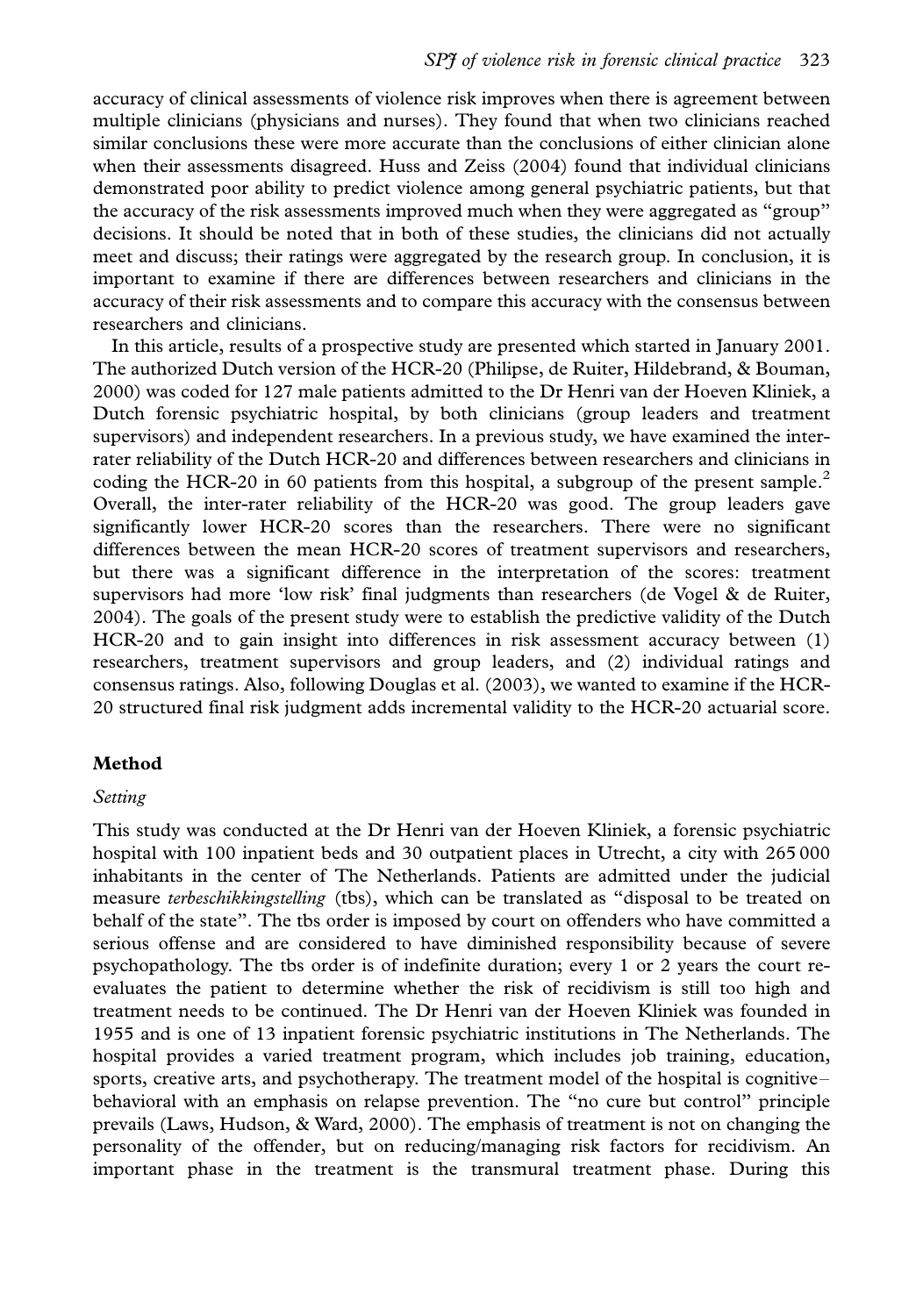resocialization phase, the patient lives outside the hospital, but is still undergoing treatment and is supervised by a specialized treatment team from the hospital.

## Sample characteristics

The current sample included 127 men. The mean age at admission was  $32.9 \text{ (SD} = 9.6,$ range  $=$  17–66). The majority of the patients were of Dutch nationality (80%). About half of the patients was unemployed (49%) and 60% were single at the time of the index offense. The majority of the patients had been convicted before their tbs order (77%) with an average number of 5.0 (SD = 6.1, range =  $0-30$ ) prior convictions. The index offenses were: 44% (attempted) homicide, 33% sexual offenses, 16% other violent offenses (e.g. robbery) and 7% arson. The mean length of stay in the hospital was 3.7 years  $(SD = 2.4,$ range  $=0-12$ ). More than half of the patients had abused substances in the past (8% alcohol, 15% drugs, and 44% multiple substances). In 5% of the patients, only an Axis I disorder (according to the fourth edition of the Diagnostic and Statistical Manual of Mental Disorders; DSM-IV; American Psychiatric Association, 1994) was diagnosed; 66% met the criteria for one or more Axis II disorders, particularly cluster B disorders<sup>3</sup> and in 28% there was comorbidity of Axis I and II disorders.<sup>4</sup> The majority of the patients had a history of psychiatric treatment; 49% had been admitted to a psychiatric institution and 24% had received outpatient treatment. The mean Psychopathy Checklist-Revised (PCL-R; Hare, 1991, 2003) total score of the patients was 21.5 (SD = 8.4, range =  $2-38$ ).

## HCR-20

The HCR-20 is a structured professional guideline (checklist) designed for the assessment of risk of future violence in adult offenders with a violent history and/or a major mental disorder or personality disorder. The instrument was developed from a thorough consideration of the empirical literature and the clinical expertise of a number of forensic clinicians. The HCR-20 consists of 20 items, divided into three subscales: Historical scale, Clinical scale and Risk management scale, which relate to risk factors in the past, present and future, respectively (see Table III). The Historical items are static,<sup>5</sup> whilst the Clinical and Risk management factors are considered to be changeable, for instance, due to clinical intervention. The risk management items have to be coded with the context of the assessment  $-$  inside or outside an institution  $-$  in mind. The HCR-20 has to be coded by an experienced forensic clinician, who should use all available information on the offender, preferably from different sources and gathered with different methods, for example, criminal records/police files, psychological reports, interviews with significant others, and behavioral observations. The PCL-R or the Psychopathy Checklist: Screening Version (PCL:SV; Hart, Cox, & Hare, 1995) must have been administered to code the seventh item ''Psychopathy''. The structured final risk judgment has to be rated as low, moderate, or high and is valid for a specific time period, for instance, within a specific setting or for a set time frame. The final risk judgment is performed on a case by case basis and can be considered as a SPJ that is arrived at through the process of coding the checklist and integrating all available information. In arriving at the final risk judgment, the rater should also consider the degree of risk management that is necessary to prevent violence.

In the present study, the Dutch authorized adaptation of the HCR-20 was used. Earlier research in a sample of 60 patients from the Dr Henri van der Hoeven Kliniek demonstrated good inter-rater reliability (three raters, single measure Intraclass correlation coefficient (ICCs) varied from 0.57 to 0.82; de Vogel and de Ruiter, 2004). In a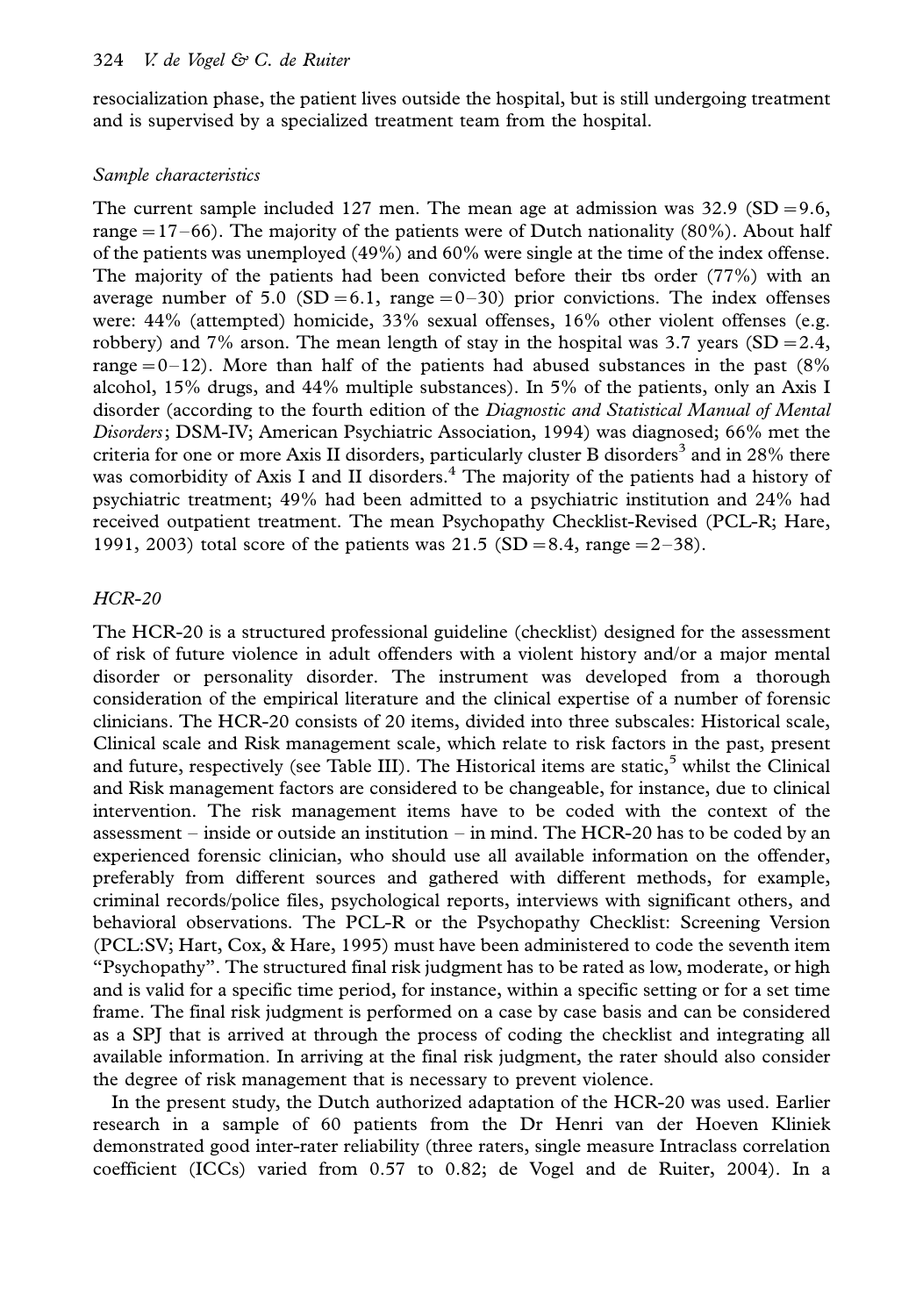retrospective study in a sample of 120 forensic psychiatric patients, good predictive validity was found for the HCR-20 subscales, total score and final risk judgment (de Vogel, de Ruiter, Hildebrand, Bos, & van de Ven, 2004).

## Procedure

All raters were trained in coding the HCR-20 during a 1-day workshop given by a senior clinical psychologist and a research psychologist (the first author). In this workshop, the relevant empirical literature was discussed and the HCR-20 coding procedure was practiced using file information and videotapes of actual cases. Raters were instructed to use the HCR-20 manual and all available file information for all cases.

In the period of this study  $-1$  January 2001 until 1 June 2004  $-$  the HCR-20 was coded for 127 patients who can be divided into different groups according to their treatment phase. In the course of treatment in the hospital, a number of specific phases can be distinguished in which the liberties of a patient can be increased and at that time the risk of violence needs to be (re-)evaluated. These phases are: when a patient has his first unsupervised leave from the hospital and when a patient is to enter the transmural treatment phase. The HCR-20 was coded for patients who were entering the above two phases  $(n=9)$  and 28, respectively), and for patients who were already in the transmural treatment phase  $(n=24)$ . For all of these cases, the Risk management items were coded for the context outside. The HCR-20 was also coded for all patients who were newly admitted to the hospital during the period of this study  $(n=49)$  and for inpatients at the request of their treatment team  $(n=17)$ , for instance, when they had questions about treatment progress. For these two types of patients, the Risk management items were coded for the context inside (risk of inpatient violence).

A researcher, group leader and treatment supervisor independently coded the HCR-20 for each case. When the patient was a sex offender, the Dutch version of the Sexual Violence Risk-20 (SVR-20; Boer, Hart, Kropp, & Webster, 1997; authorized Dutch version: Hildebrand, de Ruiter, & van Beek, 2001) was coded in addition to the HCR-20. $^6$ All raters had access to file information that consisted of psychological reports, reports to the court regarding treatment progress and recommendations for termination or prolongation of the tbs order, treatment plans and evaluations. Raters agreed upon a consensus score and a final risk judgment during a case conference. In these case conferences, raters also discussed the possibility of additional risk factors, protective factors and risk management strategies. The case conferences lasted on average about 1 hour and were considered useful by both researchers and clinicians. The results of the consensus meetings were used by staff to develop risk management strategies or for decision-making regarding leave or entry into the transmural treatment phase. In this sense, the HCR-20 judgments were used in the way that they are intended by the original developers of the instrument.

Initially, there were HCR-20 ratings of 149 patients; 127 men and 22 women. In a previous study, which included all women from the present study, we examined differences between 42 male and 42 matched female patients in mean scores and predictive validity of the HCR-20 (see de Vogel & de Ruiter, 2005).<sup>7</sup> Besides several differences in sample characteristics and mean individual HCR-20 item scores, we found that, except for the final risk judgment, the HCR-20 did not significantly predict violent recidivism in women as it did in men. Therefore, we decided to exclude the female patients from the present study. During the time course of this study, three (2%) patients had died (two by suicide, one by natural death). We decided not to exclude these patients because they all had a reasonably long follow-up period (19, 17 and 13 months, respectively). Also, during the time course of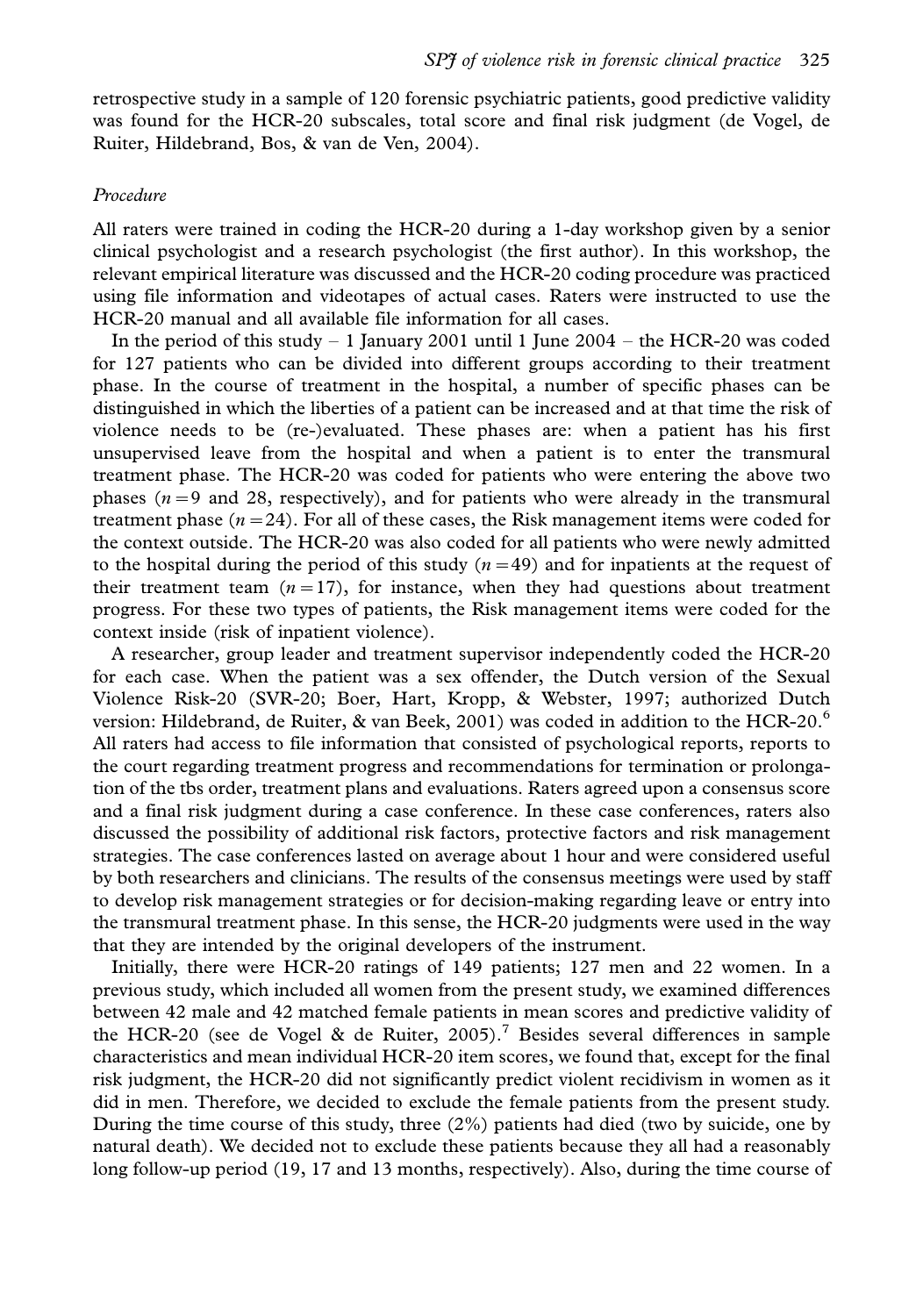## 326 V. de Vogel & C. de Ruiter

this study, 20 (16%) patients were discharged from the hospital; 19 because their tbs order had been terminated by the court and one patient was readmitted to another forensic psychiatric hospital. We did not possess information on violent recidivism after termination of the tbs order. The mean follow-up period in treatment was  $29.8$  months  $(SD = 8.3)$ , range =9–37) for this group of 20 patients. We considered this follow-up period reasonably long and decided not to exclude these patients from the analyses. Furthermore, it should be noted that 19 (15%) patients were assessed more than once, because their leave situation had changed, for instance, they started with transmural treatment. The most recent risk assessment was used.

HCR-20 scores and final risk judgments were related to incidents of physical violence during treatment that occurred after the date of the most recent risk assessment (see Violent outcome data). Violent outcome data were collected until 1 June 2004. The mean follow-up period of the 127 patients was 21.5 months  $(SD = 10.9, \text{ range} = 1-37)$ .

## Raters

The researchers  $(n=9)$  were all Master's level clinical psychologists at the Research department, and were responsible for psychological assessment and empirical research in the hospital. The researchers were not in a treatment relationship with patients and did not have intensive contact with them, but they all knew the patients superficially. The treatment supervisors  $(n=8)$  had a supervising and planning role in the treatment of around 20 patients; they were all senior clinicians, mostly clinical psychologists or psychotherapists. The professional background of the group leaders  $(n=59)$  varied, but most of them had relevant higher vocational or academic training (e.g. nursing, social work, psychology). Group leaders conducted the daily and practical supervision and spent most of their time with the patients.

## Violent outcome data

To identify incidents of physical violence, we adopted the HCR-20 definition of violence: ''violence is actual, attempted, or threatened harm to a person or persons'' (Webster et al., 1997, p. 24). Violent outcome data were obtained from information bulletins that are published daily in the hospital to inform patients and staff. In these bulletins, the most important events of the last 24 hours are reported, such as disruptive incidents or positive results on urine analysis to detect if a patient has taken drugs. Incidents could have occurred inside the hospital (inpatient violence) or outside the hospital, for instance, for patients who were in the transmural treatment phase. We did not obtain data on violent recidivism after termination of the tbs order from the Ministry of Justice, because it was a rather small group whose tbs order had been terminated by the court  $(n=20)$  and their mean follow-up period after discharge was quite brief (15 months,  $SD = 8.8$ , range  $= 4-34$ ) compared to their mean follow-up period in (transmural) treatment (29.8 months,  $SD = 8.3$ , range  $= 9-37$ ). Disruptive incidents were registered by the first author and assigned to one of four categories: verbal abuse, verbal threat, physical violence, and violation of hospital rules (see Hildebrand, de Ruiter, & Nijman, 2004 for details of the coding system). In this study, we focused on physical violence, more specifically on incidents of physical violence directed towards other persons, because the HCR-20 is designed to assess risk of violence to others. For instance, property damage alone was not included, unless the property damage occurred with the goal to frighten or threaten another person (e.g. smashing a cup of hot coffee against the wall while someone is standing close by). In order to examine if the HCR-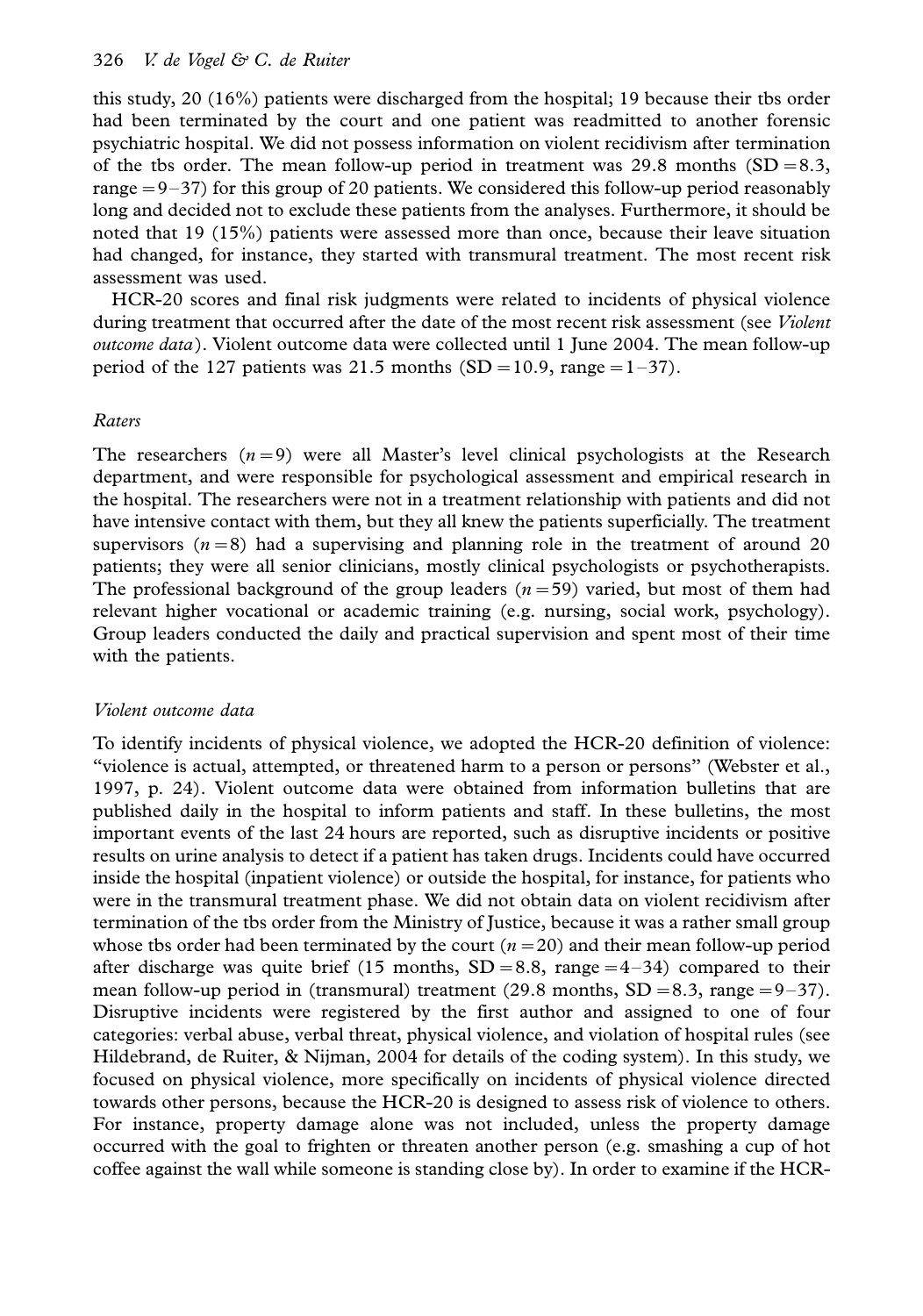20 is able to predict different types of violence, we also considered verbal abuse and verbal threat.

### Statistical analyses

The F-test was used to examine differences between researchers, group leaders and treatment supervisors on HCR-20 subscales and total scores. For differences in HCR-20 final risk judgments, chi-square tests were used. The predictive validity was established with Receiver Operating Characteristics (ROC) analyses (see for a detailed description Douglas, Guy & Weir 2005; Mossman, 1994; Rice & Harris, 1995). The major advantage of this statistical method is its insensitivity to base rates. The ROC analyses result in a plot of the true positive rate (sensitivity) against the false positive rate (1 minus specificity) for every possible cut-off score of the instrument. The Area Under the Curve (AUC) can be interpreted as the probability that a randomly selected recidivist would score higher on the instrument than a randomly selected non-recidivist. An AUC of 0.00 represents perfect negative prediction, an AUC of 0.50 chance prediction, and an AUC of 1.0 perfect positive prediction. In general, AUC values of 0.70 and above are considered as moderate to large, and values above 0.75 as large (Douglas, Guy & Weir 2005). To compare the AUC values for the HCR-20 ratings of the three rater groups and the consensus, we used AccuROC version 2.5 (Vida, 1997) that applies the non-parametric method as described by DeLong, DeLong, and Clarke-Pearson (1988).

Pearson point-biserial correlations and survival analyses, i.e. Cox regression (event history analyses) and Kaplan–Meier (see Tabachnick  $\&$  Fidell, 2001) were conducted for comparative purposes. Survival analyses control for unequal follow-up periods between patients. Cox regression analyses, which result in the Hazard ratio  $(e^{B})$  that can be interpreted as the relative risk, were conducted to determine which HCR-20 items were significant predictors. Cox regression analyses were also conducted to evaluate whether the HCR-20 final risk judgment added incremental validity to the HCR-20 actuarial scores. All analyses were conducted using SPSS version 11.

## Results

### Violent outcome

Nineteen patients (15%) committed a total of 27 incidents of physical violence during the period of this study, of which 14 committed one, three committed two, one committed three and one four. Accounting for time the patients had been at risk and using survival analysis, the failure rate was 23%. Examples of violent incidents were hitting another patient, attacking a staff member and throwing a table towards a window behind which staff members were standing. Two incidents occurred outside the hospital, the rest inside the hospital.<sup>8</sup> Most of the incidents of physical violence (82%) were classified as mildly serious and 18% as serious. In 63% of the incidents, staff members were the victim, in 30% other patients and in 7% the patient's girlfriend. Furthermore, 47 (37%) patients were registered for incidents of verbal abuse and 24 (20%) for incidents of verbal threat.

### Risk assessments

Table I presents mean HCR-20 scores of the patients as coded by the three different rater groups, as well as mean HCR-20 scores as agreed upon in case conferences. Group leaders,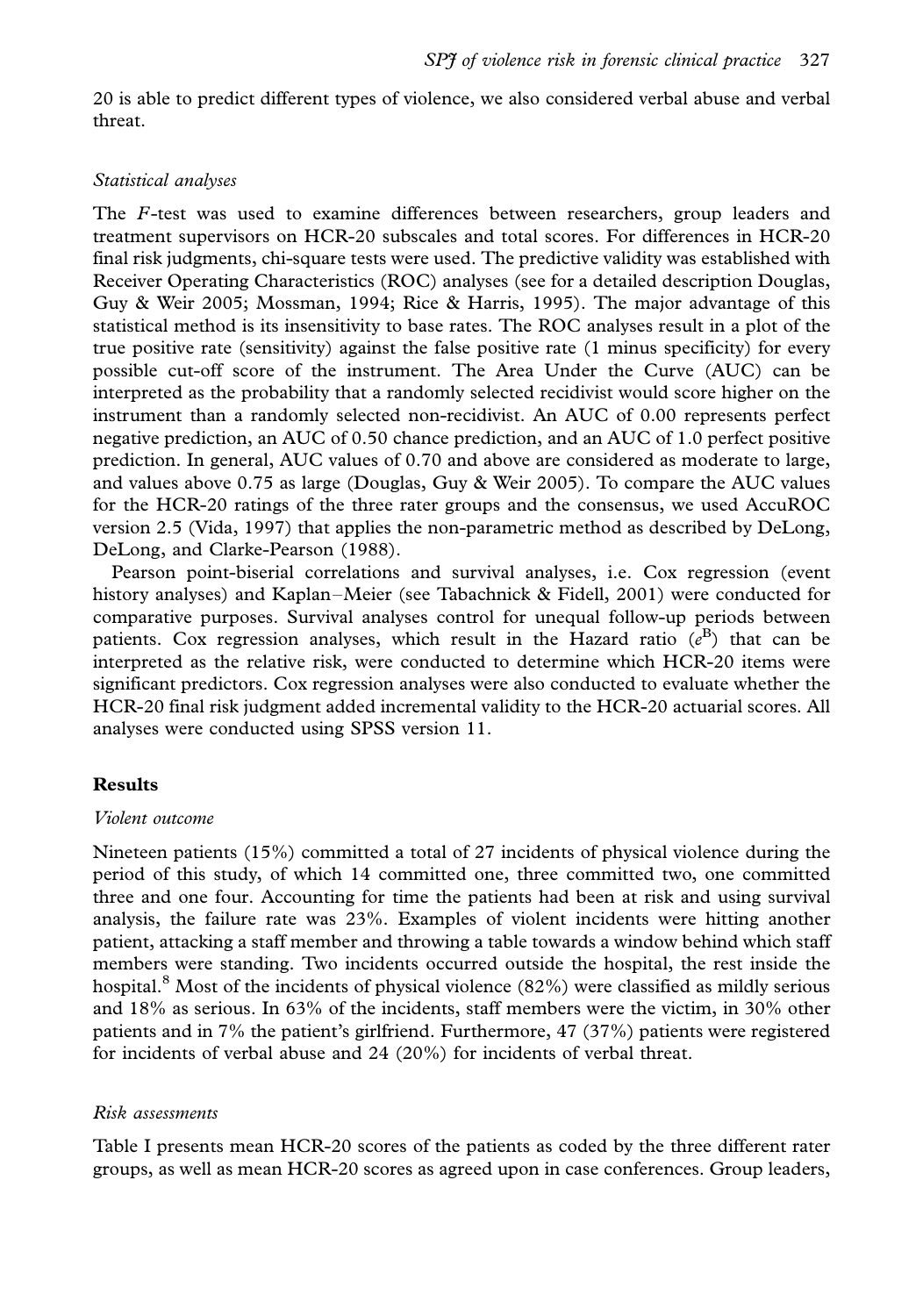|                       | HCR-20 mean scores (SD) |          |                 |                |     | HCR-20 final risk judgments |      |  |  |
|-----------------------|-------------------------|----------|-----------------|----------------|-----|-----------------------------|------|--|--|
|                       | H scale                 | C scale  | R scale         | Total          | Low | Moderate                    | High |  |  |
| Researchers           | 14.5(3.1)               | 5.3(2.1) | $6.3 (2.2)^a$   | $26.1~(6.1)^a$ | 24% | 45%                         | 31%  |  |  |
| Treatment supervisors | 14.3(3.4)               | 5.3(2.2) | $6.2$ $(2.2)^a$ | 25.8 $(6.1)^a$ | 30% | 46%                         | 24%  |  |  |
| Group leaders         | 14.0 (3.4)              | 5.0(2.0) | 5.3 $(2.2)^b$   | 24.1 $(5.8)^b$ | 21% | 43%                         | 35%  |  |  |
| Consensus             | 14.8(3.1)               | 5.5(2.1) | 6.4 $(1.9)^a$   | $26.8(5.6)^a$  | 28% | 48%                         | 24%  |  |  |

Table I. Risk assessments  $(n=127)$ .

Note.  $a > b$ ,  $p < 0.05$  (two-tailed). H scale = Historical scale. C scale = Clinical scale. R scale = Risk management scale. SD = standard deviation.

compared to researchers and treatment supervisors, gave significantly lower scores on the Risk management items and HCR-20 total score. There were no significant differences in mean HCR-20 scores between researchers and treatment supervisors. The mean HCR-20 consensus scores were higher  $-$  although not significantly  $-$  than the mean HCR-20 scores of the three individual rater groups. Table I also presents the HCR-20 final risk judgments. There were no significant differences between the rater groups in final risk judgments.

#### Predictive validity of the HCR-20 consensus ratings

AUC values and Pearson correlations for the HCR-20 subscales, total scores and final risk judgments as agreed upon by the three raters in case conferences were highly significant for incidents of physical violence during treatment (see Table II and Figure 1).

Patients who scored above the HCR-20 median of 27 compared to those who scored below had significantly more incidents of physical violence (failure rates as computed with Kaplan–Meier analysis: 2 versus 43, log rank  $(1, n=127) = 15.8, p < 0.001$ ; Odds ratio = 21.6,  $95\%$  CI = 2.8 - 167.2). The difference in failure rates between patients who were judged to be low, moderate or high risk was also significant (respectively 0, 8, and 64, log rank  $(2, n=127) = 34.9, p < 0.001$ . Next, we conducted Cox regression analyses. The HCR-20 subscale scores were entered on block 1. The HCR-20 final risk judgment was entered on block 2 using the forward conditional method. In block 1, the HCR-20 subscales scores produced a significant model fit ( $\chi^2$  (3,  $n = 127$ ) = 22.9,  $p < 0.001$ ). In block 2, the HCR-20 final risk judgment produced a significant improvement to the model's fit  $(\chi^2 \text{ change } (1, n=127) = 6.8, p < 0.01)$ .

Table II. Predictive validity of the HCR-20 for physical violence  $(n=127)$ .

|                                                                                                                   | Consensus  |  | Researchers |     | Treatment supervisors    |  |                                                                                   | Group leaders |   |     |                          |                |
|-------------------------------------------------------------------------------------------------------------------|------------|--|-------------|-----|--------------------------|--|-----------------------------------------------------------------------------------|---------------|---|-----|--------------------------|----------------|
|                                                                                                                   | AUC SE $r$ |  |             | AUC | $SE \rightharpoondown r$ |  | AUC                                                                               | - SE          | r | AUC | $SE \rightharpoondown r$ |                |
| Historical scale                                                                                                  |            |  |             |     |                          |  | $0.77***$ 0.05 0.32** 0.73*** 0.06 0.27** 0.74*** 0.06 0.28** 0.75*** 0.06 0.29** |               |   |     |                          |                |
| Clinical scale                                                                                                    |            |  |             |     |                          |  | $0.80***$ 0.05 0.36** 0.76*** 0.06 0.31** 0.75*** 0.05 0.31** 0.66*               |               |   |     |                          | $0.06$ $0.19*$ |
| Risk management<br>scale                                                                                          |            |  |             |     |                          |  | $0.79***$ 0.05 0.35** 0.74*** 0.06 0.29** 0.71*** 0.05 0.27** 0.63                |               |   |     | $0.07$ $0.16$            |                |
| Total score<br>Final risk judgment $0.86***$ 0.04 0.49** 0.77*** 0.06 0.35** 0.75*** 0.05 0.33** 0.64* 0.07 0.19* |            |  |             |     |                          |  | $0.85***$ 0.04 0.43** 0.79*** 0.05 0.35** 0.81*** 0.05 0.36** 0.75*** 0.05 0.30** |               |   |     |                          |                |

Note. \*p <0.05, \*\*p <0.01, \*\*\*p <0.001 (two-tailed). AUC = Area Under the Curve. SE = Standard Error.  $r =$ Pearson point-biserial correlation.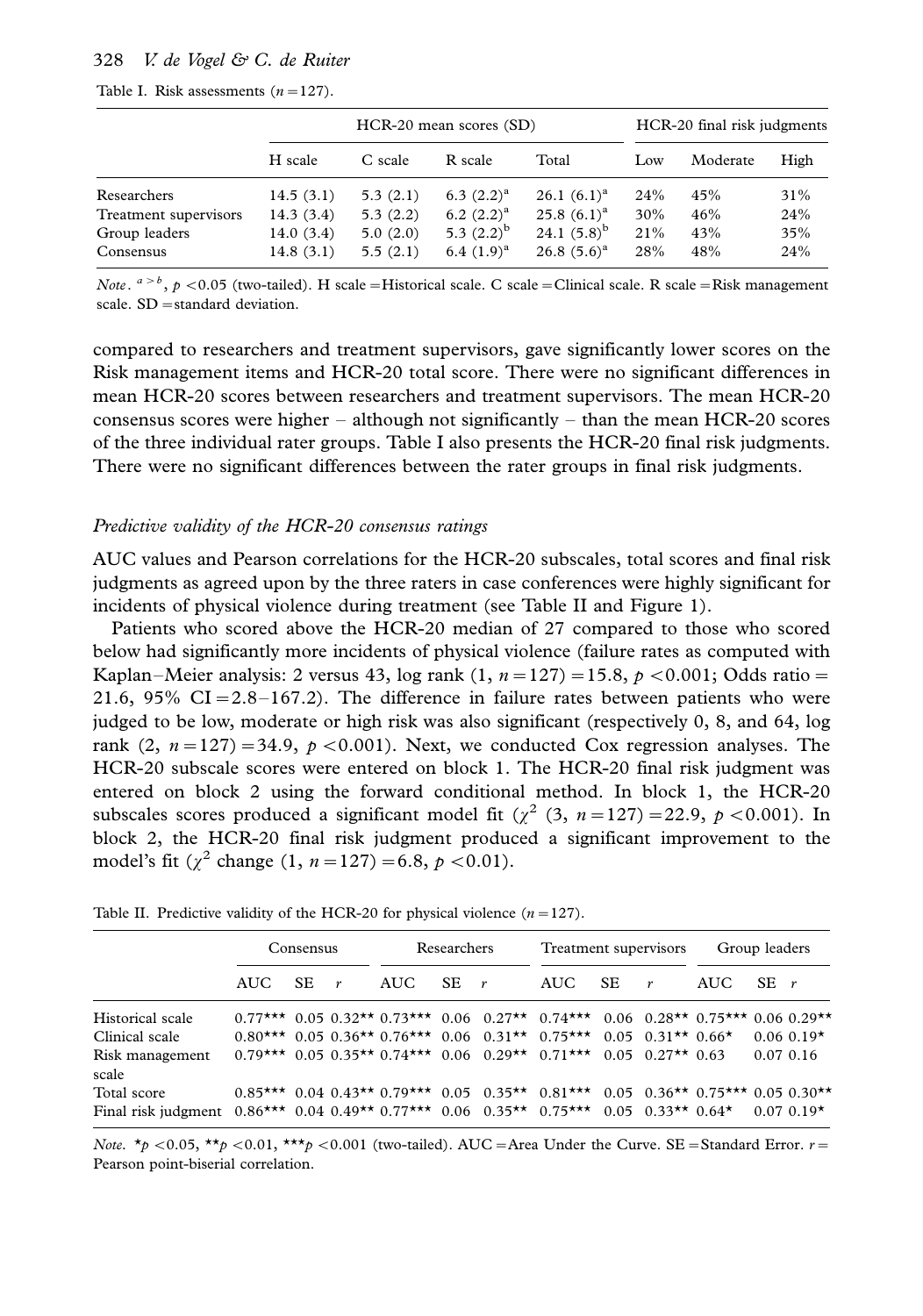

Figure 1. ROC curve HCR-20 consensus ratings for physical violence  $(n=127)$ .

Furthermore, we wanted to examine how the individual HCR-20 items perform in predicting physical violence in our sample. Table III shows the AUC values<sup>9</sup> and Pearson correlations for the consensus HCR-20 item scores and violent incidents. Items 2, 4, 5, 7, 11, 12, 14, 15, 16, 17, and 19 had significant AUC values and correlations. When Cox regression analyses were conducted, the full model with all HCR-20 items was found to be significant  $\left(\chi^2\right)(20, n=127) = 43.7, p < 0.01$ ). Next, the forward conditional method was used to determine which HCR-20 items were significant predictors of incidents of physical violence. In the final model, items 2 ( $e^{B} = 6.4$ , 95% CI = 1.5–28.0), 15 ( $e^{B} = 3.4$ , 95% CI = 1.5-8.1), and 17 ( $e^{B} = 3.4$ , 95% CI = 1.2-10.0) were significant predictors of incidents of physical violence.

Although not displayed in the tables and figure, we also computed AUC values and Pearson correlations for the HCR-20 consensus ratings with respect to incidents of verbal abuse and verbal threat. We found significant predictive accuracy of the HCR-20 for both verbal abuse (total score:  $AUC = 0.72$ ,  $SE = 0.05$ ,  $r = 0.36$ ,  $p < 0.01$ ; final risk judgment:  $\rm AUC\,{=}\,0.65, \rm SE\,{=}\,0.05, \it r\,{=}\,0.28, \it p\,<\,0.01)$  and verbal threat (total score:  $\rm AUC\,{=}\,0.79, \rm SE\,{=}\,$ 0.05,  $r = 0.36$ ,  $p < 0.01$ ; final risk judgment: AUC = 0.71, SE = 0.05,  $r = 0.31$ ,  $p < 0.01$ ).

#### Differences between raters in accuracy of risk assessments

AUC values and Pearson correlations for the HCR-20 ratings of the three rater groups were significant for incidents of physical violence (see Table II). One exception is the AUC value and correlation for the Risk management scale coded by the group leaders. With AccuROC we computed if there were significant differences in AUC values between the three rater groups and between individual group and consensus ratings. Group leaders compared to researchers had a significantly lower AUC value for the final risk judgment ( $\chi^2$  (1,  $n=$  $127$ ) = 6.3,  $p$  < 0.01). Group leaders' ratings compared to consensus ratings also had significantly lower AUC values for the Clinical and Risk management scales, total score and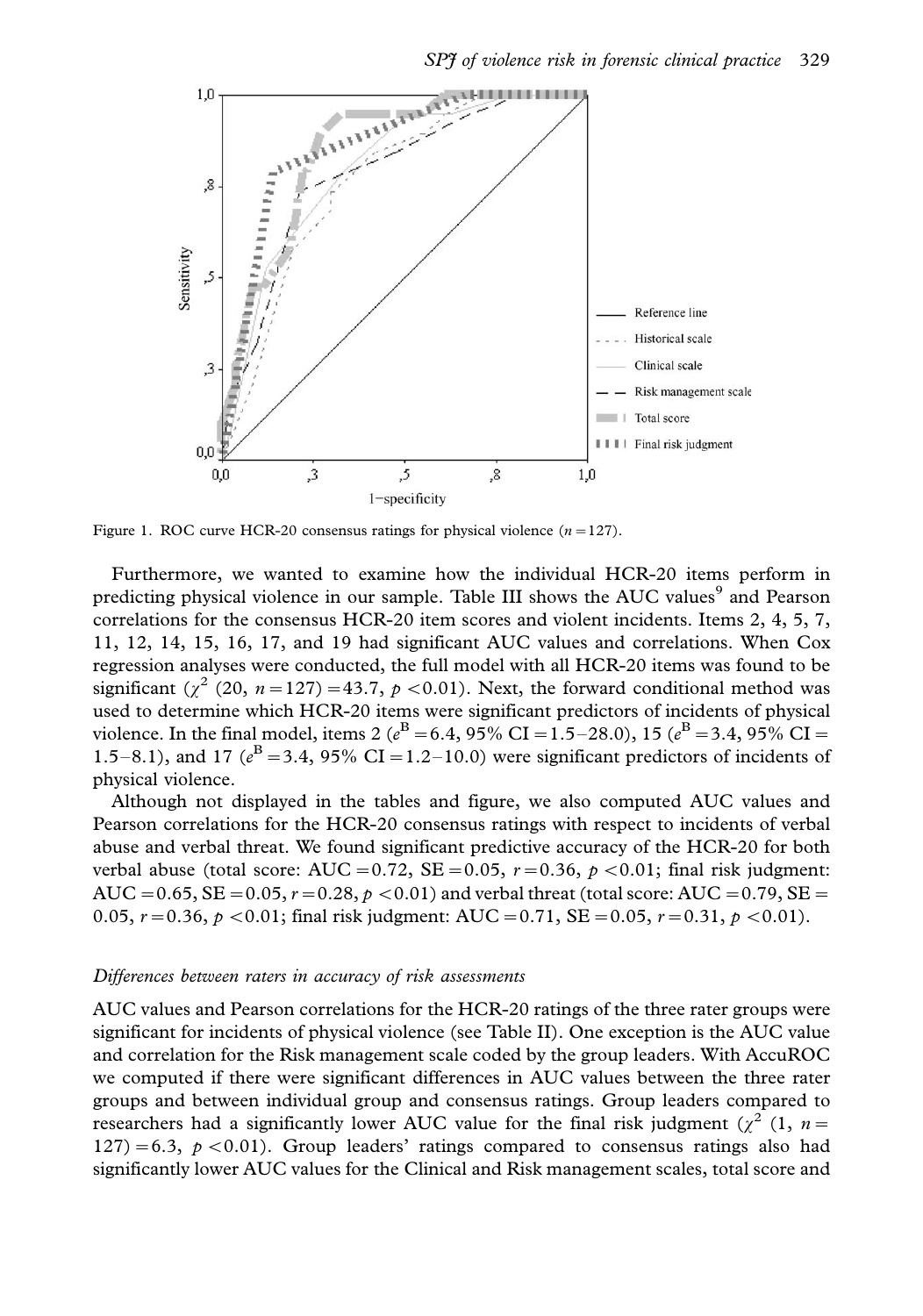|     |                                         | <b>AUC</b> | <b>SE</b> | r         |
|-----|-----------------------------------------|------------|-----------|-----------|
|     | <b>Historical items</b>                 |            |           |           |
| 1.  | Previous violence                       | 0.48       | 0.07      | $-0.12$   |
| 2.  | Young age at first violent incident     | $0.72**$   | 0.06      | $0.32**$  |
| 3.  | Relationship instability                | 0.60       | 0.06      | 0.16      |
| 4.  | Employment problems                     | $0.65*$    | 0.06      | $0.21*$   |
| 5.  | Substance use problems                  | $0.67*$    | 0.06      | $0.24***$ |
| 6.  | Major mental illness                    | 0.52       | 0.06      | 0.01      |
| 7.  | Psychopathy                             | $0.71**$   | 0.06      | $0.29**$  |
| 8.  | Early maladjustment                     | 0.57       | 0.07      | 0.11      |
| 9.  | Personality disorder                    | 0.53       | 0.07      | 0.08      |
| 10. | Prior supervision failure               | 0.58       | 0.06      | 0.15      |
|     | <b>Clinical items</b>                   |            |           |           |
| 11. | Lack of insight                         | $0.70**$   | 0.06      | $0.27**$  |
| 12. | Negative attitudes                      | $0.71**$   | 0.07      | $0.27**$  |
| 13. | Active symptoms of major mental illness | 0.47       | 0.05      | $-0.05$   |
| 14. | Impulsivity                             | $0.72**$   | 0.06      | $0.29**$  |
| 15. | Unresponsive to treatment               | $0.73***$  | 0.07      | $0.32**$  |
|     | Risk management items                   |            |           |           |
| 16. | Plans lack feasibility                  | $0.69**$   | 0.07      | $0.26**$  |
| 17. | Exposure to destabilizers               | $0.74***$  | 0.06      | $0.33**$  |
| 18. | Lack of personal support                | 0.61       | 0.07      | 0.16      |
| 19. | Noncompliance with remediation attempts | $0.67*$    | 0.06      | $0.25**$  |
| 20. | <b>Stress</b>                           | 0.57       | 0.07      | 0.13      |

Table III. Predictive validity of the HCR-20 consensus items for physical violence  $(n = 127)$ .

*Note.*  $\star_p$  < 0.05,  $\star_{p}$  < 0.01,  $\star_{p}$  < 0.001 (two-tailed). AUC = Area Under the Curve. SE = Standard Error.  $r =$  Pearson point-biserial correlation.

final risk judgment  $\left(\chi^2(1, n=127) \right)$  = respectively 6.8, 4.9, 4.6 and 20.1,  $p < 0.05$ ). The AUC value for the HCR-20 consensus final risk judgment was significantly higher than the individual final risk judgment of researchers, treatment supervisors and group leaders ( $\chi^2$ )  $(1, n=127)$  = respectively 6.9, 5.3 and 20.1,  $p < 0.01$ ).

#### Discussion

This is the first prospective study into the predictive validity of the Dutch HCR-20 in forensic clinical practice with multiple raters, including treating clinicians. The results of this study, which explored differences in predictive accuracy between researchers and clinicians and between individual and consensus ratings, provide strong support for the SPJ model of risk assessment.

The base rate of incidents of physical violence during treatment in this study was rather low compared to other studies (Dernevik et al., 2002; Nicholls, 2001; Ross, Hart, & Webster, 1998). However comparison of base rates of (inpatient) violence from different studies is complicated because of differences in samples, settings, length of follow-up periods, and definitions of violence. The low base rate of physical violence during treatment is possibly due to the structured, restrictive environment in which patients live inside a secure hospital. Another explanation might be the use of adequate risk management strategies by staff (e.g. isolating a patient when violence is expected).

We found good predictive validity of the HCR-20 for incidents of physical violence during treatment. This resembles findings from previous studies (Belfrage et al., 2000; Dernevik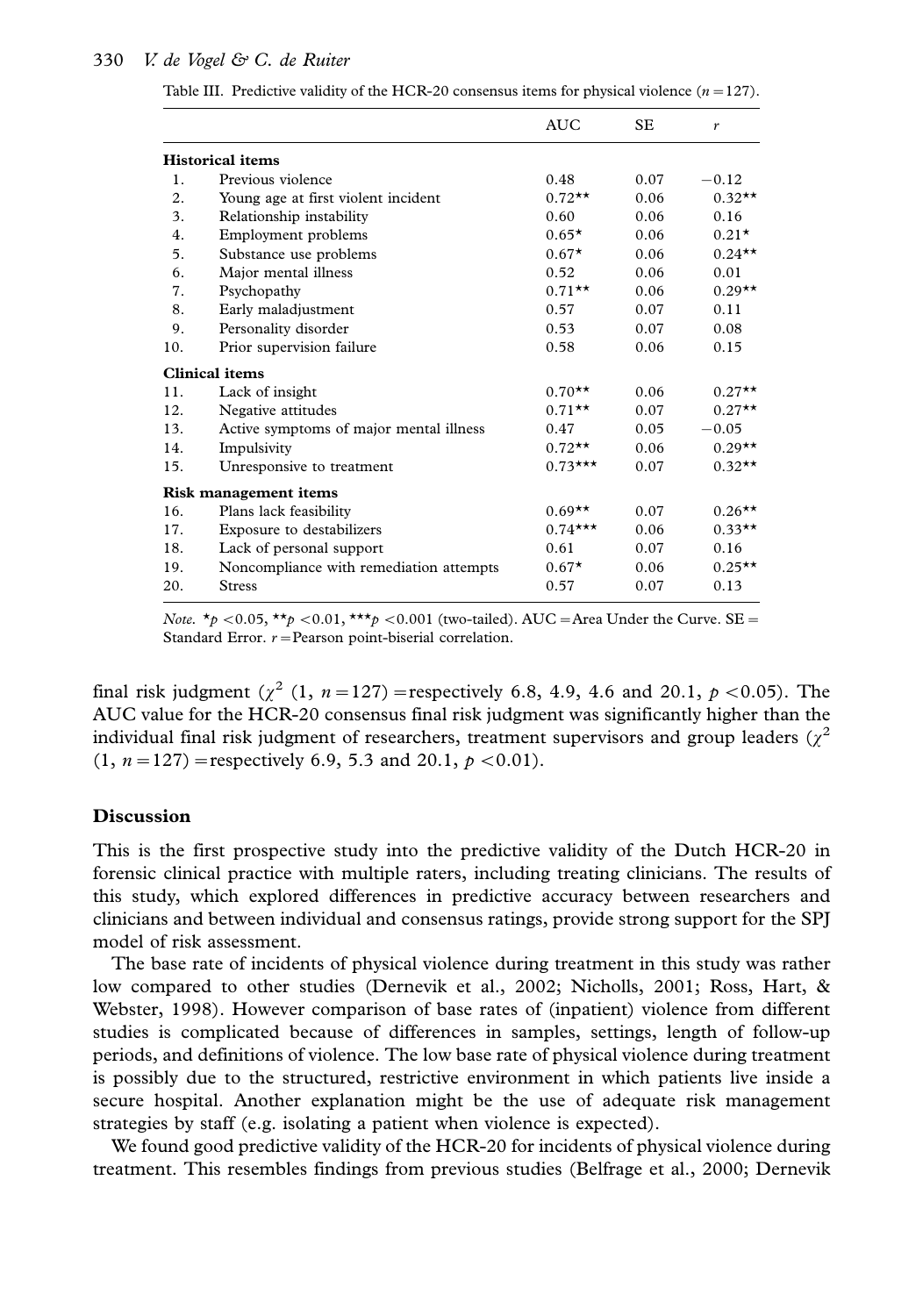et al., 2002; Gray et al., 2003; Ross et al., 1998). The AUC values for the HCR-20 consensus total scores and final risk judgment are quite high  $(AUC = 0.85$  and 0.86, respectively) compared to those found in previous studies in forensic psychiatric samples (AUC values for HCR-20 total scores in other studies ranged from 0.57 to 0.84; see Douglas et al., 2005). A possible explanation is that our study was prospective and conducted in actual clinical practice implying that all raters personally knew the patients, had access to comprehensive file information and also had the opportunity to observe and monitor patients. This is in contrast to file based studies in which researchers retrospectively coded the HCR-20 from file information and did not know the subjects. The final risk judgment added significant incremental validity to the HCR-20 subscales scores, a finding similar to Douglas et al.'s (2003). Furthermore, we found that in our sample the consensus HCR-20 ratings were also predictive of verbal abuse and verbal threat. This finding is in accordance with a recently conducted study in 34 mentally disordered offenders that found the HCR-20 to be predictive of both verbal and physical aggression, but not of self-harm (Gray et al., 2003). With respect to the predictive accuracy of the HCR-20 items and subscales as agreed upon by the three raters in case conferences, the three subscales were found to have comparable predictive accuracy. However, although the differences between the AUC values for the subscales were small, the AUC values for the individual items show that several of the Historical items were not predictive in our sample, whereas most of the dynamic items were. The same pattern was found in two Swedish studies with high risk samples (Belfrage et al., 2000; Strand et al., 1999). A possible explanation is that most of the Historical risk factors are highly prevalent in high risk samples and thus do not discriminate between cases. In our sample, 125 (98%) patients had a score of 2 on Previous violence and 114 (90%) had a score of 2 on Personality disorder. Psychopathy was one of the Historical items that did demonstrate significant predictive accuracy, however. We want to emphasize this, because in our experience some mental health professionals decide to omit the Psychopathy item because the administration of the PCL-R is time-consuming and requires trained raters (see also Webster et al., 2002). Our finding underlines the statement of Hart (1998) that ''psychopathy is a factor that should be considered in any assessment of violence risk'' (p. 368). Most of the dynamic items were significant in predicting incidents of physical violence during treatment. In a recently conducted study in 100 psychiatric patients, the Clinical subscale was found to be specifically predictive of inpatient violence in the short term, whereas the Historical subscale was not (McNiel, Gregory, Lam, Binder, & Sullivan, 2003). Dynamic items that were not predictive in our sample were Active symptoms of major mental illness (almost absent: 106 (84%) patients had a score of 0 on this item), Lack of personal support and Stress (highly prevalent: 105 (83%) patients had a score of 2 on this item). Items that were most predictive (i.e. remained significant predictors in stepwise Cox regression analyses) were Young age at first violent incident, Unresponsive to treatment, and Exposure to destabilizers.

Next, differences were explored between the three rater groups in HCR-20 ratings and predictive accuracy. The group leaders compared to the other two groups gave significantly lower scores on the Risk management items. Regarding the HCR-20 mean scores and final risk judgments, no differences were found between researchers and treatment supervisors. In our previous study with 60 patients, we found that treatment supervisors compared to researchers significantly more often judged patients as low risk. In the present study, this difference was no longer significant. It should be noted that the results of these first 60 risk assessments were presented to treatment staff. Possibly, the treatment supervisors were influenced by the results and changed their way of rating the HCR-20. It is worth noting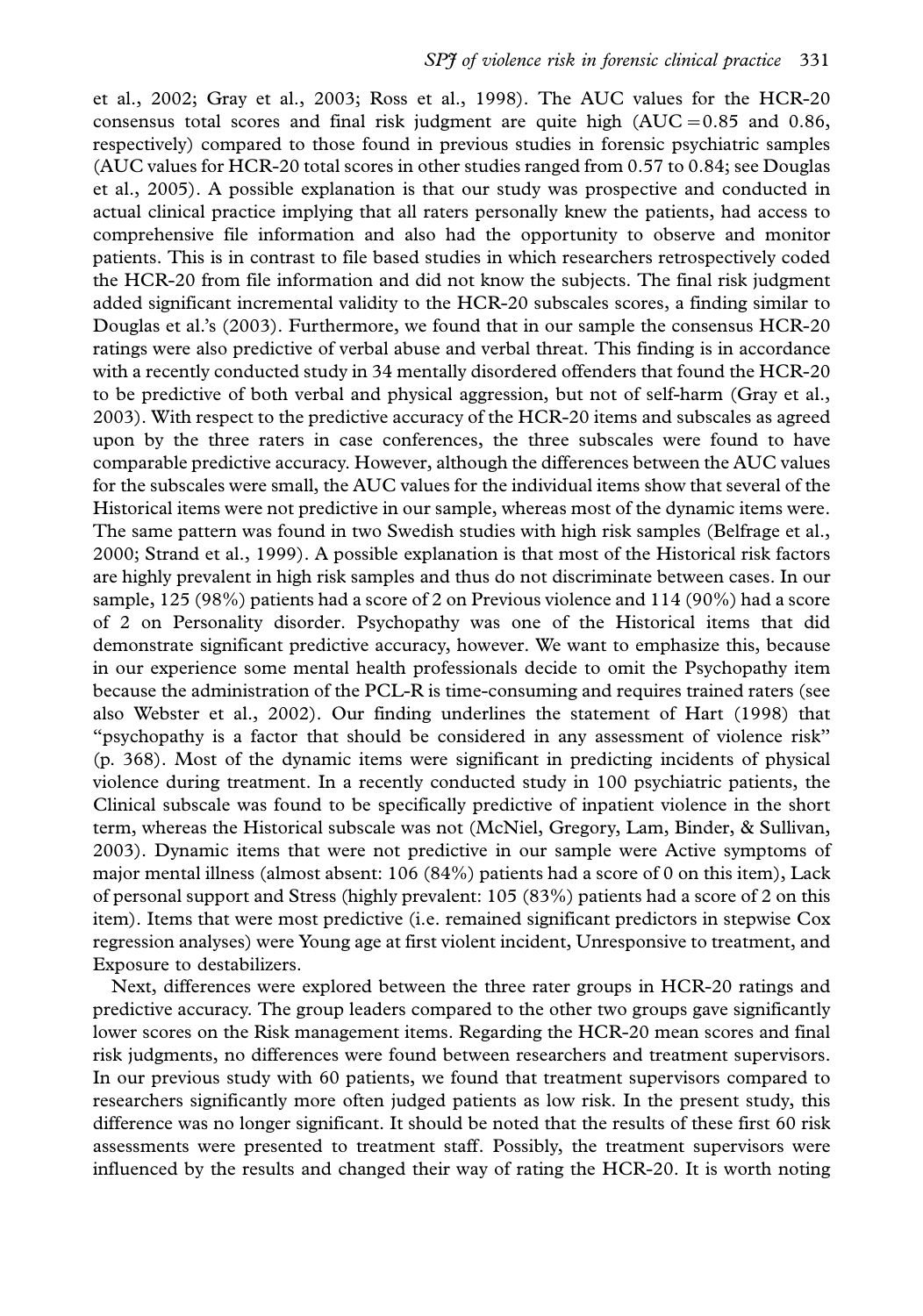that the consensus scores by the three raters were higher  $-$  although not significantly  $-$  than the scores of the three individual rater groups. This did not seem to affect the final risk judgment, however. The trend that group ratings lead to higher scores than individual ratings has been found before. For instance, Logan and Watt (2001) found that group ratings of the SVR-20 in 32 sex offenders were higher than individual ratings.

Regarding the predictive accuracy, not many differences between researchers and clinicians were found. When we started this research project, we expected differences between the researchers and the clinicians (group leaders and treatment supervisors), because of their different roles in the forensic setting. There was no difference, however, between researchers and treatment supervisors in accuracy of their risk assessments. In the previous study, feelings of clinicians towards their patients were found to be associated with the risk assessments, for instance, the feeling of being controlled and manipulated by the patient was related to higher HCR-20 scores (de Vogel and de Ruiter, 2004). The present findings suggest that treatment supervisors' feelings towards their patients did not interfere with the accuracy of their risk assessments. The finding that experienced clinicians were as accurate in using the HCR-20 as researchers, who were much more used to using structured instruments, is important because the HCR-20 is intended to be used by clinicians in their daily practice. The group leaders compared to the other two groups performed worse in predicting violence with the HCR-20. We offer three possible explanations. First, there was a large number of group leaders  $(n=59)$  who participated in this study. Many group leaders conducted only one  $(n=22)$ , two  $(n=13)$ , or three  $(n=$ 11) risk assessments. Thus, group leaders compared to researchers and treatment supervisors gained less experience in coding the HCR-20. Second, group leaders compared to treatment supervisors and researchers were younger and less experienced in the forensic field. A third explanation is related to their role in treatment and their proximity to patients. Possibly, the group leaders' feelings towards their patients did interfere with their ability to objectively assess the risk of violence. For instance, several group leaders indicated that they found it difficult to be objective about a patient when they had just experienced an emotional outburst of this patient (see also Chakhssi & Hilterman, 2004).

Interestingly, the consensus risk assessments performed better than the risk assessments of the individual rater groups. This is especially true for the consensus final risk judgment, which was significantly better than the judgment of the three rater groups individually. Thus, ratings based on elaborate discussion with colleagues are superior to individual ratings. To our knowledge, no studies have been published before that compare HCR-20 consensus ratings to individual ratings. However, our finding is in line with previous studies that found higher predictive validity of clinical violence risk assessments when there was agreement between clinicians (McNiel et al., 2000) or when clinicians' ratings were aggregated as ''group'' ratings (Huss & Zeiss, 2004). In conclusion, the findings demonstrate that the method of SPJ, i.e. systematically rating risk factors, integrating and weighing information to arrive upon a final risk judgment and discussion with colleagues, is effective in predicting future violence risk.

There are several limitations to this study. First, prospective predictive research is hampered by the clinical goals of risk assessment, i.e. risk management and prevention (Dernevik et al., 2002; Hart, 1998). Hart (1998) stated that predictions of violence are not passive assessments, but decisions that influence services delivered to individuals: "Clinicians are bound  $-$  morally, ethically, and legally  $-$  to try to prove themselves wrong when they predict violence and take every reasonable action to prevent violence'' (p. 365). In our study, clinicians were able to use the results of the HCR-20 ratings, for instance, for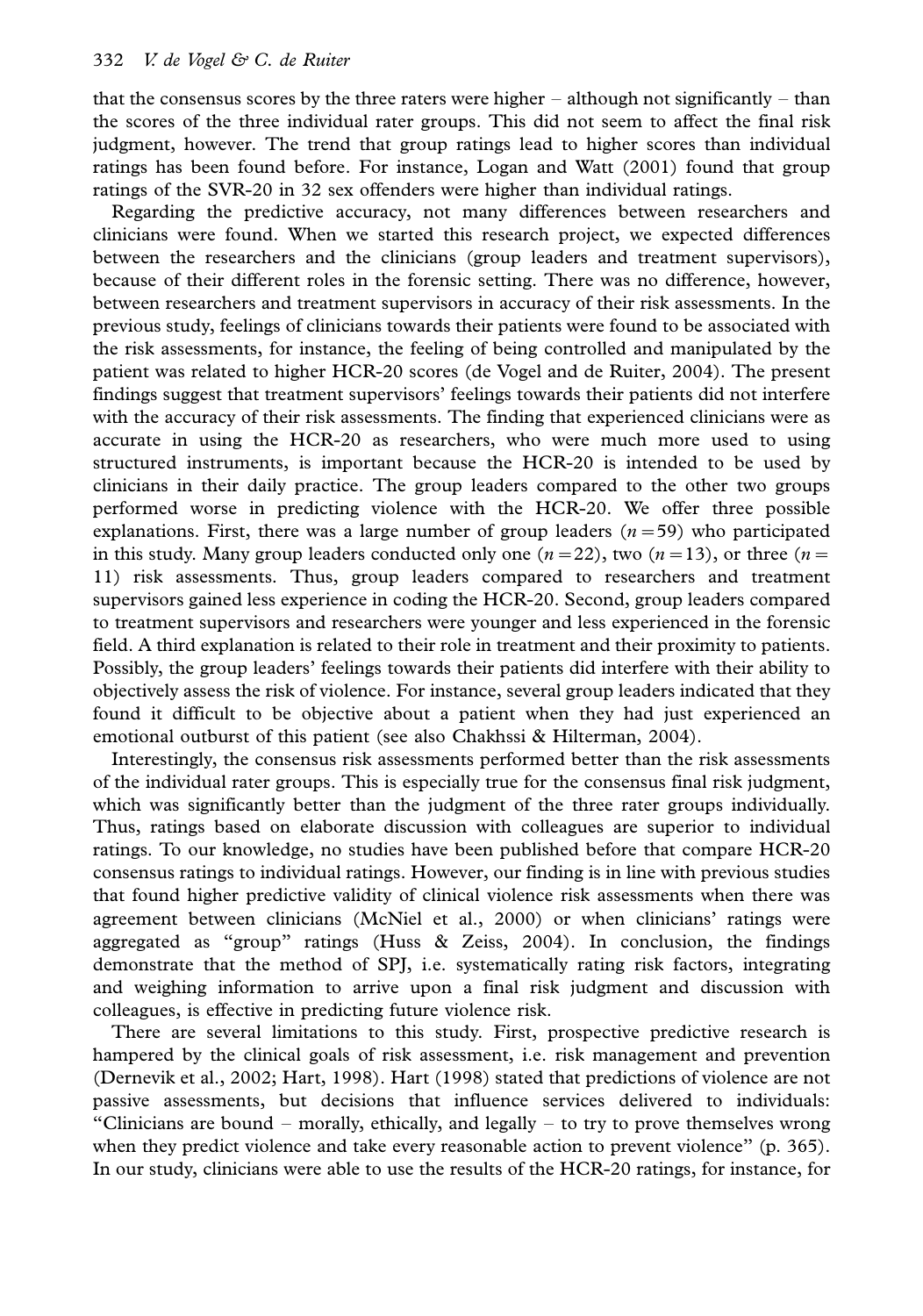decisions concerning leave. Thus, it is very likely that risk management was influenced by the results of the risk assessment, for instance, high risk patients were not released from the hospital, or were separated if the risk of inpatient violence was judged to be high. So, the AUC values we obtained were already high, but might have been even higher if the results had not been used to manage risk. Second, the sample was derived from only one Dutch forensic psychiatric hospital, thereby limiting generalization. Nevertheless, we consider this group to be representative of Dutch offenders with a tbs order, because they are largely similar in demographic, psychiatric and criminal characteristics to the total population of tbs offenders (see van Emmerik & Brouwers, 2001). Third, the mean follow-up period of this study was somewhat limited; some patients had a very short follow-up period of only 1 or 2 months. Also, the range of follow-up periods was rather large  $(1-37 \text{ months})$ , which complicates comparison between patients. Nevertheless, the survival analyses we conducted take differences in time-at-risk into account. Fourth, we found a rather low base rate of violence. Although we conducted ROC analyses that are insensitive to base rates, the low base rate might have had an effect on the Cox regression analyses. A final limitation is that data regarding violent outcome were not always reliable. Incidents of physical violence are not always reported on the information bulletins. For example, it is possible that incidents of physical violence between patients are not observed by staff or told to staff. This is the case for inpatients, but even more so for patients who are in the transmural treatment phase or who can go outside the hospital without supervision. It should be noted, however, that most of these limitations would have had a negative effect on the predictive accuracy of the HCR-20, thus the findings might have been even stronger without these limitations.

Based on our findings and experiences we would like to conclude with some recommendations for the use of the HCR-20 in forensic clinical practice. Although it is clearly stated in the HCR-20 manual (Webster et al., 1997) and still more recently pointed out by Webster et al. (2002), we want to emphasize again that raters should be trained and experienced in performing risk assessments with the HCR-20. In addition, they should keep their skills up to date by advanced training, keeping up with the literature on violence risk assessment, and performing risk assessments on a regular basis. In this study, there was a requirement for group leaders to conduct at least one risk assessment every 6 months or they had to repeat the training. Furthermore, we strongly recommend to have more than one rater coding the HCR-20, preferably raters with different roles in treatment, for instance, an objective, more distant person like a researcher or diagnostician, and an experienced clinician who knows the patient well. Structured discussion about the risk factors in a case conference is very useful and can improve the accuracy of the risk assessment. Moreover, it can help to design risk management strategies. The identification of possible protective factors is important because the aim is to minimize violence risk. Finally, it is important to repeat the violence risk assessment every time the context changes, for instance, when the liberties of patients are expanded.

#### Acknowledgements

The authors thank all clinicians and researchers who participated in this study. Special thanks go to Cécile Vandeputte-van de Vijver who functioned as workshop trainer together with the first author and participated as a researcher in the study.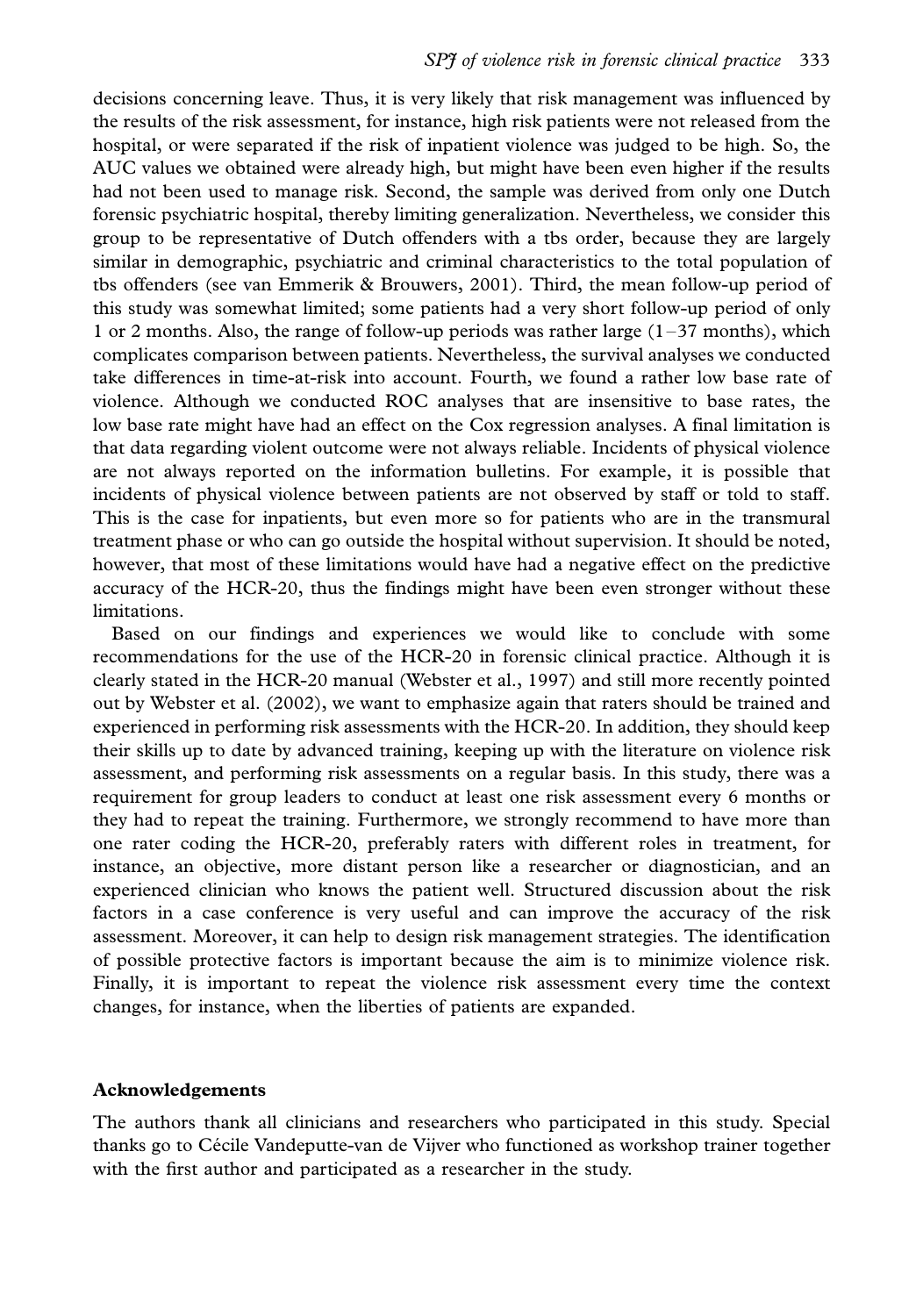## **Notes**

- 1 See Douglas, Cox, and Webster (1999) and Otto (2000) for a more detailed overview of risk assessment approaches.
- 2 This sample comprised 53 men and seven women. In the present study, the women were excluded from the analyses (see Procedure).
- 3 In Dutch forensic psychiatry, cluster B personality disorders are the most prevalent (see Hildebrand & de Ruiter, 2004; de Ruiter & Greeven, 2000).
- 4 Axis I diagnoses were lifetime clinical diagnoses based on consensus between four raters (see Hildebrand & de Ruiter, 2004), Axis II disorders were diagnosed with the Structured Interview for DSM-IV Personality (SIDP-IV; Pfohl, Blum, & Zimmerman, 1995).
- 5 This is not completely true, Historical items can change in an unfavorable direction. For instance, the score on item 10 increases when a patient violates the rules by escaping from the secure hospital.
- 6 Results of the SVR-20 are not included in this study but can be expected within 1 or 2 years.
- 7 The HCR-20 was developed based on research in predominantly male samples.
- 8 Five of seven patients that were assessed for the context Out had an incident of physical violence inside the hospital. Four of these patients were in the transmural phase. Although these patients lived outside the hospital, they frequently visited the hospital, for instance, to attend work or psychotherapy.
- 9 It should be noted that ROC analyses are less appropriate to apply with dichotomous or trichotomous variables. Still, we believed it was important to examine the predictive accuracy per item, and AUC values are easy to understand and provide comparison values with other similar studies.

### References

- American Psychiatric Association (1994). Diagnostic and statistical manual of mental disorders (4th edn). Washington, DC: APA.
- Belfrage, H. (1998). Implementing the HCR-20 scheme for risk assessment in a forensic psychiatric hospital: Integrating research and clinical practice. *Journal of Forensic Psychiatry*, 9, 328-338.
- Belfrage, H., Fransson, G., & Strand, S. (2000). Prediction of violence using the HCR-20: A prospective study in two maximum-security correctional institutions. *Journal of Forensic Psychiatry*, 11, 167–175.
- Boer, D. P., Hart, S. D., Kropp, P. R., & Webster, C. D. (1997). Manual for the Sexual Violence Risk-20. Professional guidelines for assessing risk of sexual violence. Vancouver, BC: British Columbia Institute against Family Violence.
- Chakhssi, F., & Hilterman, E. (2004). Psychiatric staff's perceptions and judgment of violence risk. Paper presented at the Fourth Annual Conference of the International Association of Forensic Mental Health Services, Stockholm, Sweden.
- de Ruiter, C., & Greeven, P. G. J. (2000). Personality disorders in a Dutch forensic psychiatric sample: Convergence of interview and self-report measures. *Journal of Personality Disorders*,  $14$ ,  $162-170$ .
- de Vogel, V., & de Ruiter, C. (2004). Differences between clinicians and researchers in assessing risk of violence in forensic psychiatric patients. *Journal of Forensic Psychiatry and Psychology*, 15, 145–164.
- de Vogel, V., & de Ruiter, C. (2005). The HCR-20 in personality disordered female offenders: A comparison with a matched sample of males. Clinical Psychology and Psychotherap, 12, 226-240.
- de Vogel, V., de Ruiter, C., Hildebrand, M., Bos, B., & van de Ven, P. (2004). Type of discharge and risk of recidivism measured by the HCR-20. A retrospective study in a Dutch sample of treated forensic psychiatric patients. International Journal of Forensic Mental Health, 3, 149-165.
- DeLong, E. R., DeLong, D. M., & Clarke-Pearson, D. L. (1988). Comparing the Areas Under two or more correlated Receiver Operating Characteristics Curves: A nonparametric approach. Biometrics, 44, 837–854.
- Dernevik, M. (2004). Structured clinical assessment and management of risk of violent recidivism in mentally disordered offenders. Stockholm, Sweden: Karolinska University Press.
- Dernevik, M., Falkheim, M., Holmqvist, R., & Sandell, R. (2001). Implementing risk assessment procedures in a forensic psychiatric setting: Clinical judgement revisited. In D. P. Farrington, C. R. Hollin, & M. McMurran (Eds.), Sex and violence: The psychology of crime and risk assessment (pp. 83–101). London: Routledge.
- Dernevik, M., Grann, M., & Johansson, S. (2002). Violent behaviour in forensic psychiatric patients: Risk assessment and different risk-management levels using the HCR-20. Psychology, Crime & Law, 8, 93-111.
- Dolan, M., & Khawala, A. (2004). The HCR-20 and post-discharge outcome in male patients discharged from medium security in the UK. Aggressive Behavior, 30, 469-483.
- Douglas, K. S., Cox, D. N., & Webster, C. D. (1999). Violence risk assessment: Science and practice. Legal and Criminological Psychology,  $4, 149-184$ .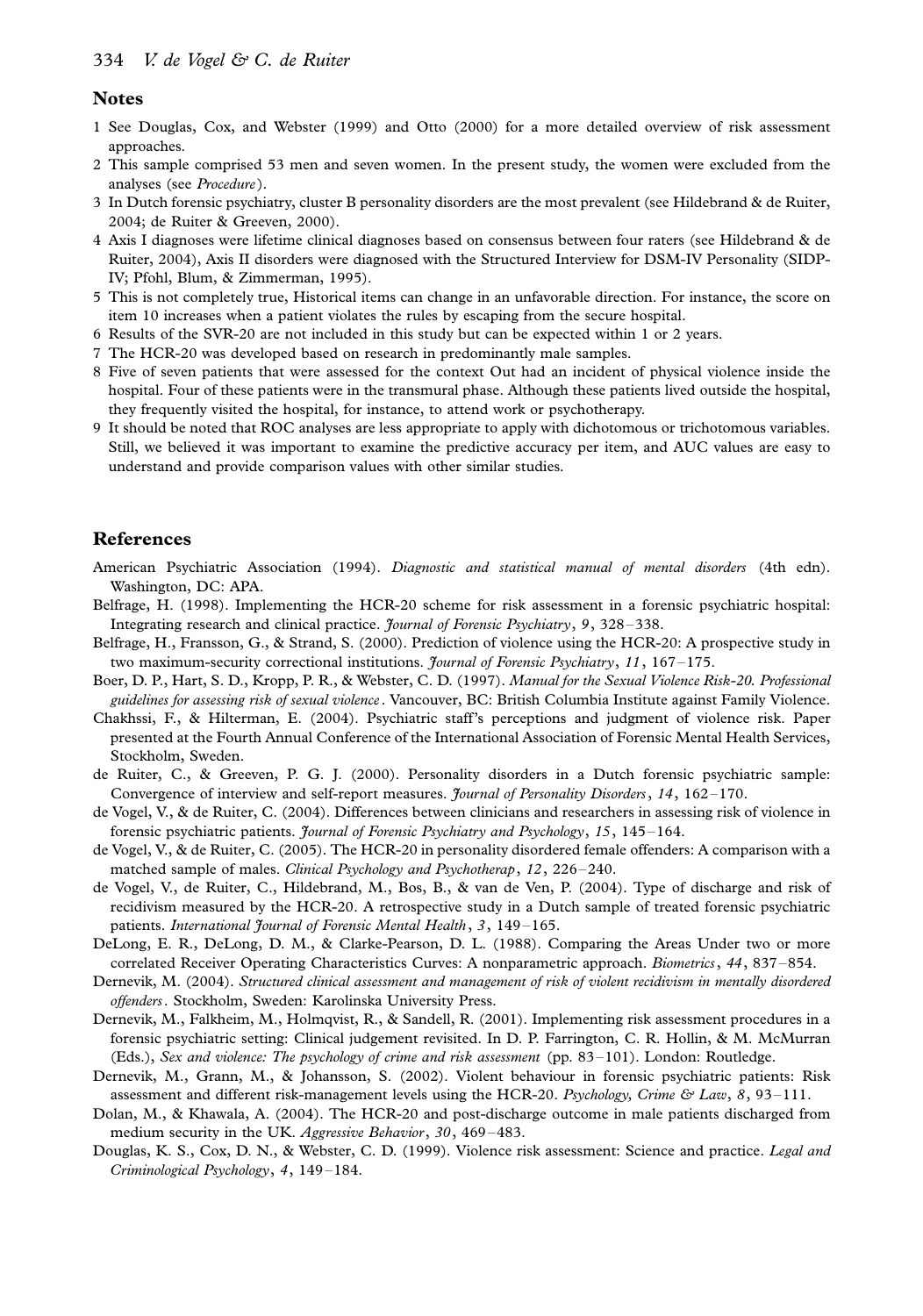- Douglas, K. S., Guy, L. S., & Weir, J. (2005). HCR-20 violence risk assessment scheme: Overview and annotated bibliography. Available online at: http://www.sfu.ca/psychology/groups/faculty/hart/violink.htm.
- Douglas, K. S., Ogloff, J. R. P., & Hart, S. D. (2003). Evaluation of a model of violence risk assessment among forensic psychiatric patients. Psychiatric Services, 54, 1372-1379.
- Douglas, K. S., Ogloff, J. R. P., Nicholls, T. L., & Grant, I. (1999). Assessing risk for violence among psychiatric patients: The HCR-20 violence risk assessment scheme and the Psychopathy Checklist: Screening Version.  $\eta$ ournal of Consulting and Clinical Psychology, 67, 917–930.
- Gray, N. S., Hill, C., McGleish, A., Timmons, D., MacCulloch, M. J., & Snowden, R. J. (2003). Prediction of violence and self-harm in mentally disordered offenders: A prospective study of the efficacy of HCR-20, PCL-R and psychiatric symptomatology. *Journal of Consulting and Clinical Psychology*, 71, 443–451.
- Hanson, R. K., & Thornton, D. (2002). Notes on the development of the Static-2002. Ottawa: Public Works and Government Services Canada.
- Hare, R. D. (1991). Manual for the Hare Psychopathy Checklist Revised. Toronto, Ontario: Multi-Health Systems.
- Hare, R. D. (2003). Hare Psychopathy Checklist-Revised Second Edition. Technical Manual. Toronto, Ontario: Multi-Health Systems.
- Harris, G. T., & Rice, M. E. (1997). Risk appraisal and management of violent behavior. Psychiatric Services, 48, 1166-1176.
- Hart, S. D. (1998). Psychopathy and the risk for violence. In D. J. Cooke, A. E. Forth, & R. D. Hare (Eds.), Psychopathy: Theory, research and implications for society (pp. 355-373). Dordrecht: Kluwer.
- Hart, S. D., Cox, D., & Hare, R. D. (1995). The Hare Psychopathy Checklist: Screening Version (PCL:SV). Toronto, Ontario, Canada: Multi-Health Systems.
- Hildebrand, M., & de Ruiter, C. (2004). PCL-R psychopathy and its relation to DSM-IV Axis I and Axis II disorders in a sample of male forensic psychiatric patients in the Netherlands. International Journal of Law and Psychiatry, 27, 233-248.
- Hildebrand, M., de Ruiter, C., & Nijman, H. (2004). PCL-R psychopathy predicts disruptive behavior among male offenders in a Dutch forensic psychiatric hospital. *Journal of Interpersonal Violence*, 19, 13–29.
- Hildebrand, M., de Ruiter, C., & van Beek, D. (2001). SVR-20. Richtlijnen voor het beoordelen van het risico van seksueel gewelddadig gedrag [SVR-20. Guidelines for the assessment of risk of sexual violence]. Utrecht, The Netherlands: Forum Educatief.
- Huss, M. T., & Zeiss, R. A. (2004). Clinical assessment of violence from inpatient records: A comparison of individual and aggregate decision making across risk strategies. International Journal of Forensic Mental Health, 3,  $139 - 147.$
- Laws, D. R., Hudson, S. M., & Ward, T. (2000). Remaking relapse prevention: A sourcebook. London: Sage.
- Litwack, T. R., & Schlesinger, L. B. (1999). Dangerousness risk assessments: Research, legal, and clinical considerations. In A. K Hess, & I. B. Weiner (Eds.), *The handbook of forensic psychology* (pp.  $171-217$ ). New York: Wiley.
- Logan, C., & Watt, K. (2001). Structured professional guidelines approaches to risk assessment: Single practitioner vs. multidisciplinary team administration. Paper presented at the International Conference Violence Risk Assessment and Management: Bridging science and practice closing together, Sundsvall, Sweden.
- McNiel, D., Gregory, A., Lam, J., Binder, R., & Sullivan, G. (2003). Utility of decision support tools for assessing acute risk of violence. *Journal of Consulting and Clinical Psychology*, 71, 945-953.
- McNiel, D., Lam, J., & Binder, R. (2000). Relevance of interrater agreement to violence risk assessment. *Journal of* Consulting and Clinical Psychology,  $68$ ,  $1111-1115$ .
- Mossman, D. (1994). Assessing predictions of violence: Being accurate about accuracy. Journal of Consulting and Clinical Psychology, 62, 783-792.
- Nicholls, T. L. (2001). Violence risk assessment with female NCRMD acquittees: Validity of the HCR-20 and PCL:SV. Unpublished master's thesis, Simon Fraser University, Vancouver, British Columbia, Canada.
- Otto, R. K. (2000). Assessing and managing violence risk in outpatient settings. *Journal of Clinical Psychology*, 56, 1239-1262.
- Pfohl, B., Blum, N., & Zimmerman, M. (1995). Structured interview for DSM-IV personality, SIDP-IV. Iowa: University of Iowa.
- Philipse, M., de Ruiter, C., Hildebrand, M., & Bouman, Y. (2000). HCR-20. Beoordelen van het risico van gewelddadig gedrag. Versie 2 [HCR-20. Assessing the risk of violence. Version 2]. Nijmegen/Utrecht, The Netherlands: Prof. Mr. W. P. J. Pompestichting/Dr. Henri van der Hoeven Stichting.
- Rice, M. E., & Harris, G. T. (1995). Violent recidivism: Assessing predictive validity. *Journal of Consulting and* Clinical Psychology,  $63$ ,  $737-748$ .
- Ross, D. J., Hart, S. D., & Webster, C. D. (1998). Aggression in psychiatric patients. Using the HCR-20 to assess risk for violence in hospital and in the community. Port Coquitlam, BC: Riverview Hospital.